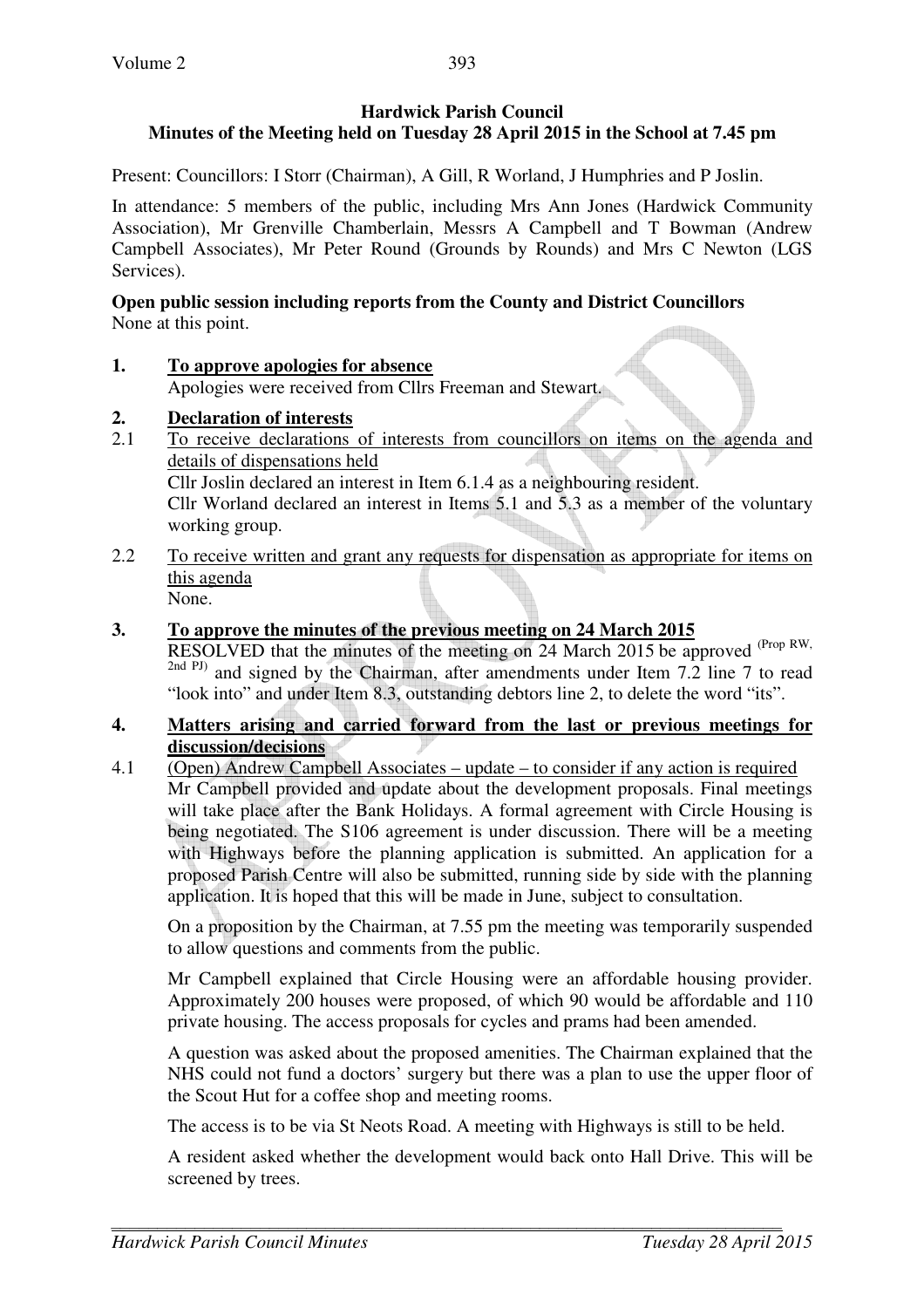The time frame from start to finish is anticipated to be 3-4 years.

The increase in the number of houses was queried. The figure had risen from the 160 originally planned due to the requirement for affordable housing being increased to 44, which was a 40% increase.

Residents asked whether a plan would be available. It was explained that the plan would be as before except for the access which had been changed.

Concerns were expressed that congestion would occur in Hall Drive and Cambridge Road at school times.

Circle is to oversee all the housing with Choice base letting.

It was explained that the Parish Council would pay for the upkeep of the proposed new centre building, but rooms would be rented out.

At 8.20 pm the meeting was re-opened to the public.

4.2 (Open) To consider quotations for refurbishment of village sign

Two quotations had been received. A third quotation is to be pursued urgently for the next meeting on 19 May. It was noted that the cost was split three ways last time.

Members of the public, Andrew Campbell and Fiona Coulson left the meeting at 8.30 pm.

On a proposition by the Chairman, it was agreed to vary the order of business to take Item 6.1.1 next.

#### 6.1.1 S/0645/15/FL – 11 Cambridge Road – Erection of one 3-bed dwelling and two 2-bed dwellings, etc

 Correspondence from neighbouring residents was considered, outlining reasons for objections. The development would overlook other properties and was not considered suitable for such a small plot. The accuracy of the measurements was queried as the development would extend to the edge of the pavement, using highways land, and within 45 metres of a blind corner.

RESOLVED to recommend refusal (Prop AG, 2nd RW) and to ask that the application be called in and that the Planning Committee visit the site. The Parish Council fully support the comments made in Mrs Jeary's letter of 11 April and Mr Denham's letter of 31 March, both sent to Mr Paul Sexton of SCDC. The Parish Council sees no reason to reiterate all the problems as they are fully set out in those two letters. The Parish Council is concerned that this would set a precedent.

On a proposition by the Chairman, the meeting was temporarily suspended to enable Mrs Ann Jones to speak. She expressed concerns that the County Council were only re-surfacing the roads and not the pavements. Copy correspondence regarding the road surface was received.

The meeting re-opened at 8.45 pm. Mr Round of Grounds by Rounds arrived. One member of the public left the meeting.

The meeting was again temporarily suspended to enable Mr Round to speak. The Chairman read an email from Hardwick Harriers and confirmed that the Parish Council had no problems with the work of Grounds by Rounds. RESOLVED to reply to Hardwick Harriers FC thanking them for the details which had been noted, and stating that the Parish Council have never had any problem with Grounds by Rounds. If the Football Club has any problems, they should raise them through the Parish Clerk, and let all members know this.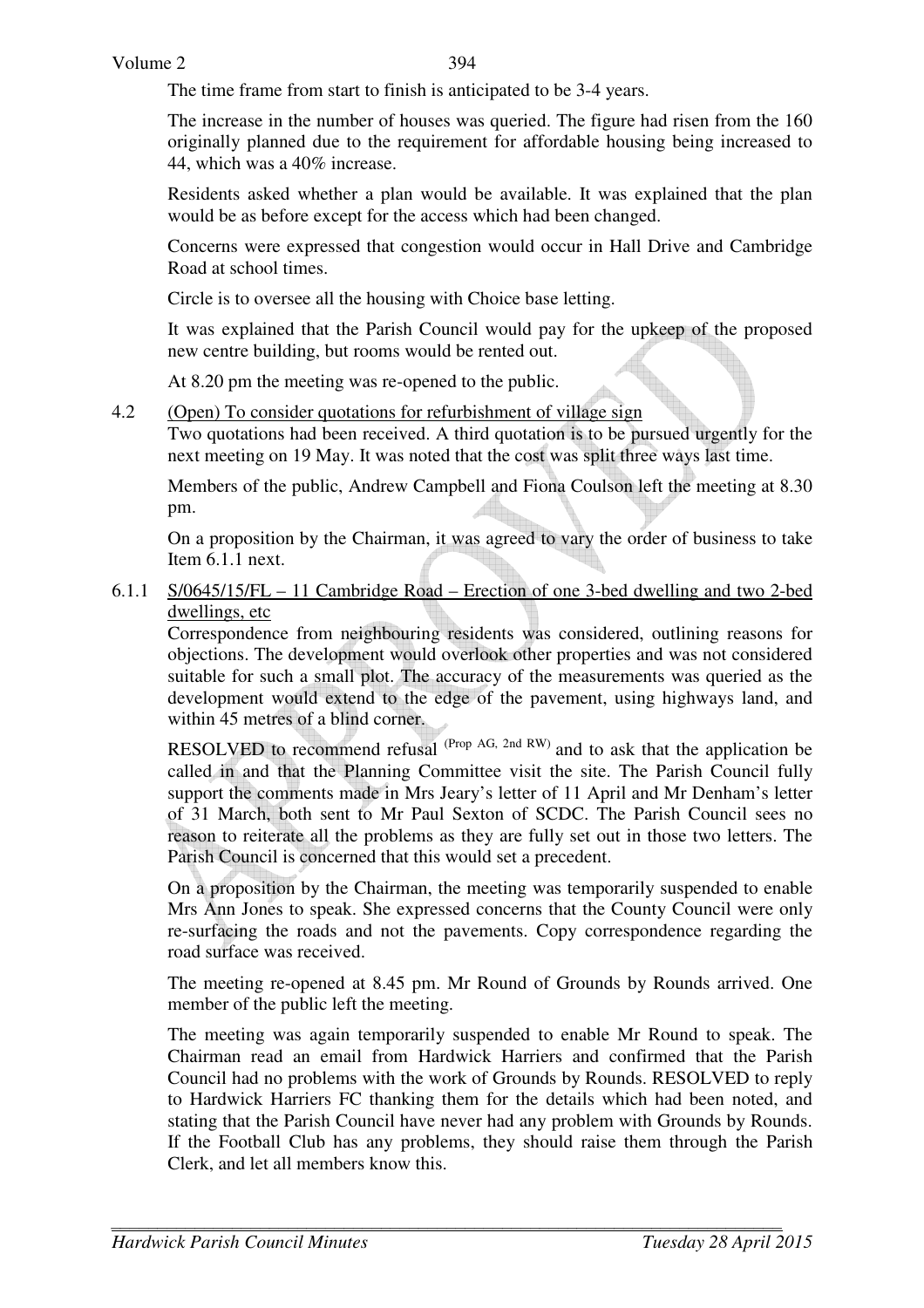Mr Rounds left the meeting at 8.57 pm.

RESOLVED to write to the Cricket Club and Football Clubs asking them to contact the Clerk if there were any problems with contractors.

4.3 (5.2) To consider quotation for repairs to the bus shelter opposite Miller's Way RESOLVED to accept the quotation from Shelter Solutions for £788.25 to repair the bus shelter.  $(\text{Prop PI}, 2nd JH)$ 

RESOLVED that panel on the other bus shelter in St Neots Road should also be carried out at the same time.  $(Prop \text{ IS, 2nd JH})$ 

- 4.4 (7.1) Egremont Road play area improvements to consider quotations if received and whether the Parish Council should apply for grant funding towards the costs RESOLVED as quotations were still awaited from some companies to reply to Ameycespa thanking them for the application form and explaining that due to the forthcoming election and the need to carry out a public consultation about what residents want, their deadline for grant applications could not be met and to enquire when they will be running another Challenge.
- 4.5 (8.1) To consider quotes for guttering at the Pavilion and decide the scope of works RESOLVED to accept the quotation from WJ Lumb for £425.00. (Prop AG, 2nd PJ)
- 4.6 (4.0.2) Report on meeting with Skanska and the next steps

 The Chairman reported on the meeting. There will be a two metre wide footpath and half a metre of grasscrete. It is not thought likely that more drains or services will be needed. The word "Slow" is to be painted on the road. The contractors will make good on top with grass. It is proposed to carry out the works during the summer holidays. Quotes and a commencement date are being sought.

 RESOLVED to write to asking them to provide a copy of the quotations and details in due course.

4.7 (8.3) CCTV maintenance arrangements

 RESOLVED as no response to the Council's complaint had been received and works were still outstanding to the CCTV and all weather lights to pursue receipt of further quotations from Quantumatic and Alarm Maintenance, and to bring details of the current contract to the next meeting for comparison.

4.8 (8.4) Litter picker vacancy

 Unfortunately the litter picker was unable to take up the post until September due to work permit issues.. Another interested resident is to be asked to contact the Clerk.

#### **5. Correspondence/communications received**

5.1 St Mary's Church Voluntary Working Group – request for Parish Council support for SCDC Community Chest grant application

The meeting was briefly suspended to allow Cllr Worland, who had previously declared an interest as a member to speak in support of the request. Cllr Worland, left the meeting at 9.24 pm.

RESOLVED that the Parish Council write to SCDC affirming the Council's 100% support for the St Mary's Church voluntary group, and expressing appreciation for the Church as a wonderful asset to the village.

- 5.2 St Mary's Church PCC Request for a S137 donation towards insurance costs RESOLVED in accordance with powers under Section 137 of the Local Government Act, 1972, to donate the sum of £1451.13 to meet the costs of insurance, which in the opinion of the Council is in the interests of the area and its inhabitants. (Prop IS, 2nd PJ)
- 5.3 St Mary's Church PCC Request for financial support towards a shed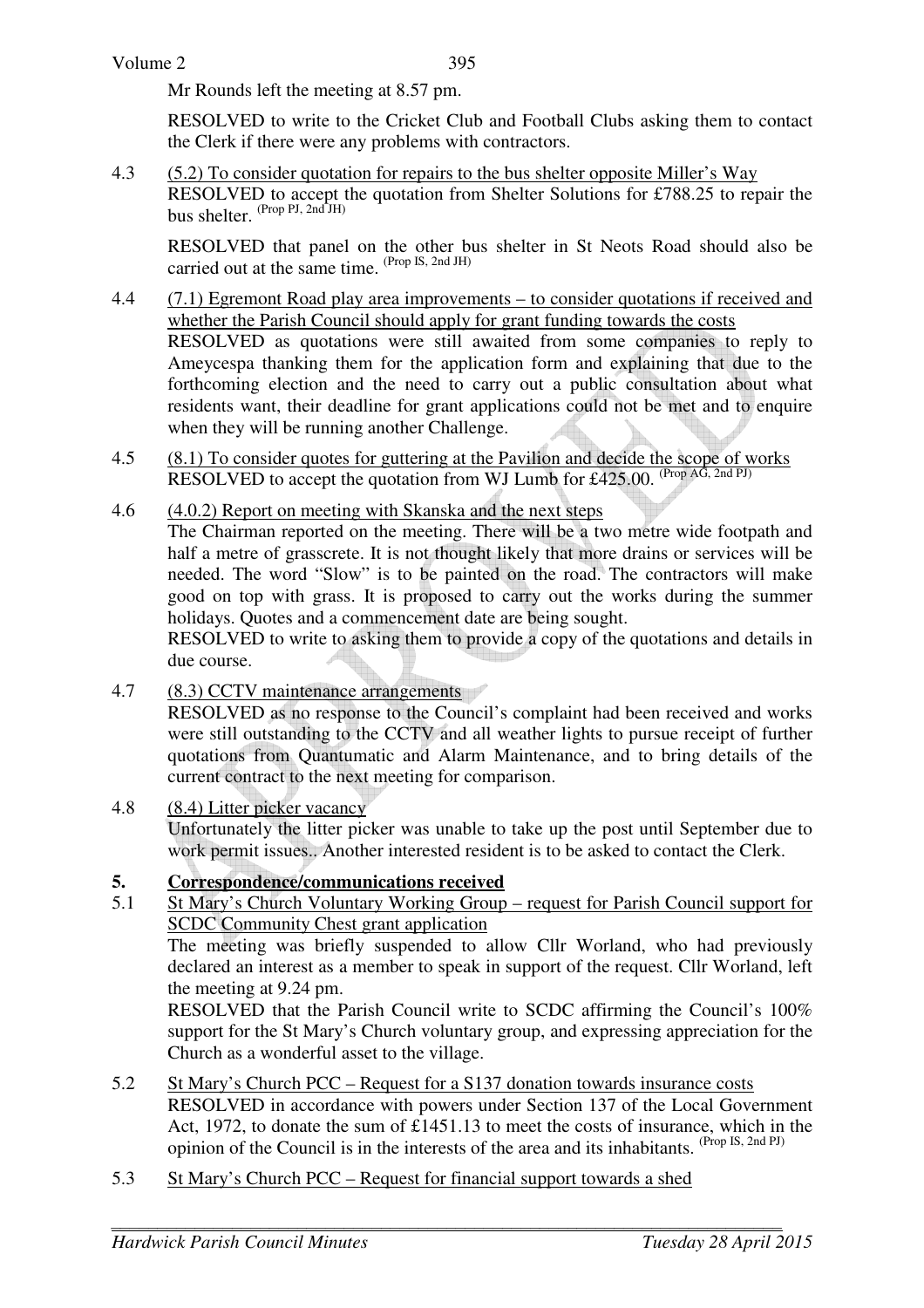RESOLVED in accordance with powers under Section 137 of the Local Government Act, 1972, to donate £500 which in the opinion of the Council is in the interests of the area and its inhabitants.  $(\text{Prop PI}, \text{2nd JH})$ 

5.4 Police – crime prevention awareness evening 29 April 6.30pm to 8.30pm in the School

 The Parish Council was pleased this was being held. Cllr Joslin is to assist on the night.

- **6. Planning Applications and Decision notices and tree works applications**
- 6.1 Planning applications received since the last meeting
- 6.1.1 S/0645/15/FL 11 Cambridge Road Erection of one 3-bed dwelling and two 2-bed dwellings, etc Taken earlier.
- 6.1.2 S/0664/15/FL 31 Ellison Lane Two storey side extension RESOLVED that there were no objections. (Prop PJ, 2nd AG)
- 6.1.4 S/0728/15/FL 345 St Neots Road Change to roof and height, rear balcony, front porch, etc RESOLVED that there were no objections.

- 6.1.3 S/0842/15/FL 37 St Neots Road Removal of mobile home caravan and outbuildings, erection of a single dwelling and construction of stables Cllr Joslin, having previously declared an interest as a neighbour of the applicant, left the meeting at 9.34 pm. RESOLVED to respond that the Parish Council has no objections but suggesting that there is a screen on the balcony on the west side to prevent overlooking the neighbouring property at 39 St Neots Road. Cllr Joslin re-joined the meeting at 9.40 pm.
- 6.2 SCDC Decision Notices
- 6.2.1 S/0299/15/FL 158 Limes Road Garage conversion Permission granted.
- 6.2.2 S/0234/15/FL 197 St Neots Road Single Storey rear extension Permission granted.
- 6.2.3 S/0119/15/FL 2 Pershore Road Single storey front extension Permission granted.
- 6.2.4 S/2246/14/FL New Haven, Hall Drive Erection of detached single storey dwelling with detached garage – Permission granted.
- 6.2.5 S/0770/14/FL Land rear of 303 St Neots Road Extension and alteration to existing business premises and erection of new dwelling – Permission granted.
- 6.3 Tree Works Cllr Gill reported that a resident had complained about branches overhanging her property in Laxton Avenue. As the tree was healthy and there were no plans to carry out work on the tree, the resident may cut back the branches to her boundary if she wishes.

## **7. Members reports and items for information only**

Cllr Joslin reported that the A428 roundabouts were overgrown at the Meridian Close end.

## **8. Finance, procedure and risk assessment**

8.1 To consider any quotes for urgent work required because of risk

 RESOLVED to receive the reports for the skate park. The safety matting has shrunk leaving a large gap up to the concrete.